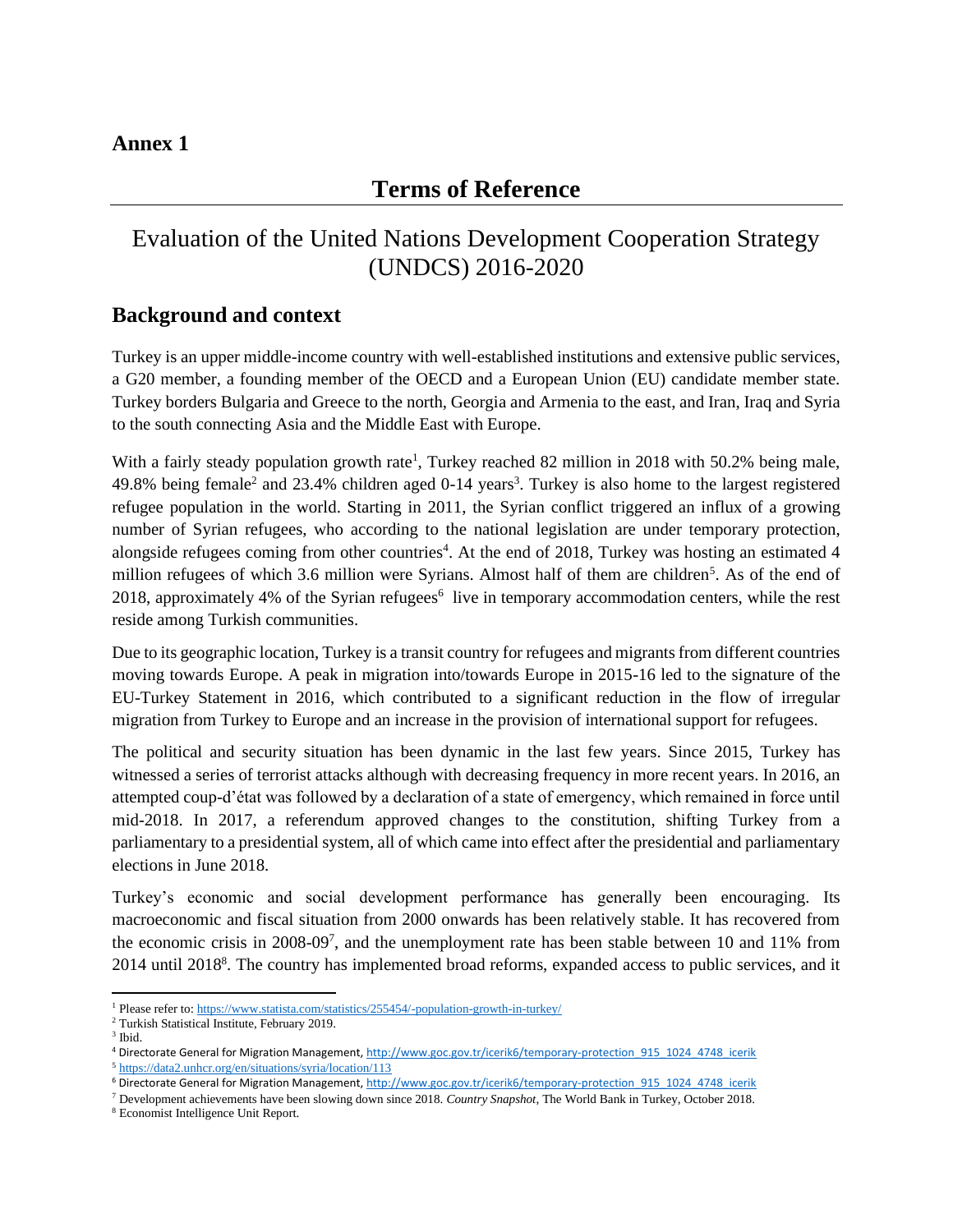has harmonized a sizable number of laws and regulations within the framework of the EU accession process<sup>9</sup>. Between 2002 and 2015 absolute poverty more than halved, and extreme poverty fell even faster.<sup>1011</sup> In 2018, some of the economic indicators have shown somewhat worsening trends. Like Turkey, upper middle-income countries face many challenges in spite of their economic growth. These include women, men and youth participate equally in the economy; promoting an environmentally sustainable economic growth; modernizing public administrations and services; boosting resilience amid crisis and disaster. In general, inequity persists, most notably, between regions where specific characteristics relating to family size and composition, socio-economic background and level of education correlate with poverty levels.<sup>12</sup> Different groups of people face different deprivations in the areas of health, education, social, labour and child protection. Among the most at risk of being left behind are low income families, informal workers, persons with disabilities, refugees and migrants, Roma, vulnerable children, adolescents, youth. women and LGBTI. According to the Global Gender Gap report, Turkey has made progress on closing its gender gap in "economic participation and opportunity" and "educational attainment", but the "political empowerment" gender gap has widened<sup>13</sup>.

The Government of Turkey has led the refugee response in Turkey and shouldered the bulk of the financial burden. According to its latest estimates, the Government of Turkey has invested more than USD 33 billion in hosting Syrians under temporary protection. The United Nations Country Team and other actors continued to support national efforts to respond to the Syria refugee crisis within the framework of the Regional Refugee and Resilience Plan.

The UN is present in Turkey with 12 UN Agencies, Funds and Programmes that together constitute the United Nations Country Team (UNCT). These entities include: Food and Agriculture Organisation (FAO); International Labour Organisation (ILO); International Organisation for Migration (IOM); United Nations Development Programme (UNDP); United Nations Population Fund (UNFPA); United Nations High Commissioner for Refugees (UNHCR); United Nations Children's Fund (UNICEF); United Nations Information Centre (UNIC); United Nations Industrial Development Organization (UNIDO); United Nations Entity for Gender Equality and the Empowerment of Women (UN Women); World Food Programme (WFP); the World Health Organisation (WHO); and the UN Resident Coordinator's Office.

The United Nations Development Cooperation Strategy (UNDCS)<sup>14</sup> for 2016 – 2020 is the guiding document that frames the cooperation between the Government of Turkey and the UNCT for the mentioned period. It was signed in November 2015 and it is now entering the final stage of implementation. The UNDCS is the object of this evaluation.

## **Object of the Evaluation**

The 2016-2020 UNDCS was formulated in 2015 through a consultative process that involved the UN system and major stakeholders under the leadership of the Government of Turkey. It emphasizes the importance of national ownership and establishes a partnership model designed to cooperate with Turkey in achieving its national development priorities and the internationally agreed development goals.

<sup>9</sup> Country Snapshot, The World Bank in Turkey, October 2018

 $10$  Ibid.

 $11$  Ibid.

 $12$  According to the Turkish Statistical Institute, the relative poverty rates was 26.3 among households with children compared to 6.8 for households without. Please refer t[o http://www.turkstat.gov.tr/HbPrint.do?id=27597](http://www.turkstat.gov.tr/HbPrint.do?id=27597).

<sup>13</sup> World Economic Forum, The Global Gender Gap Report 2018, http://www3.weforum.org/docs/WEF\_GGGR\_2018.pdf

<sup>&</sup>lt;sup>14</sup> The terminology 'United Nations Development Cooperation Strategy' has been adopted in agreement between the Government of Turkey and the United Nations Country Team in Turkey. It is equivalent to the United Nations Development Cooperation Framework (UNDAF).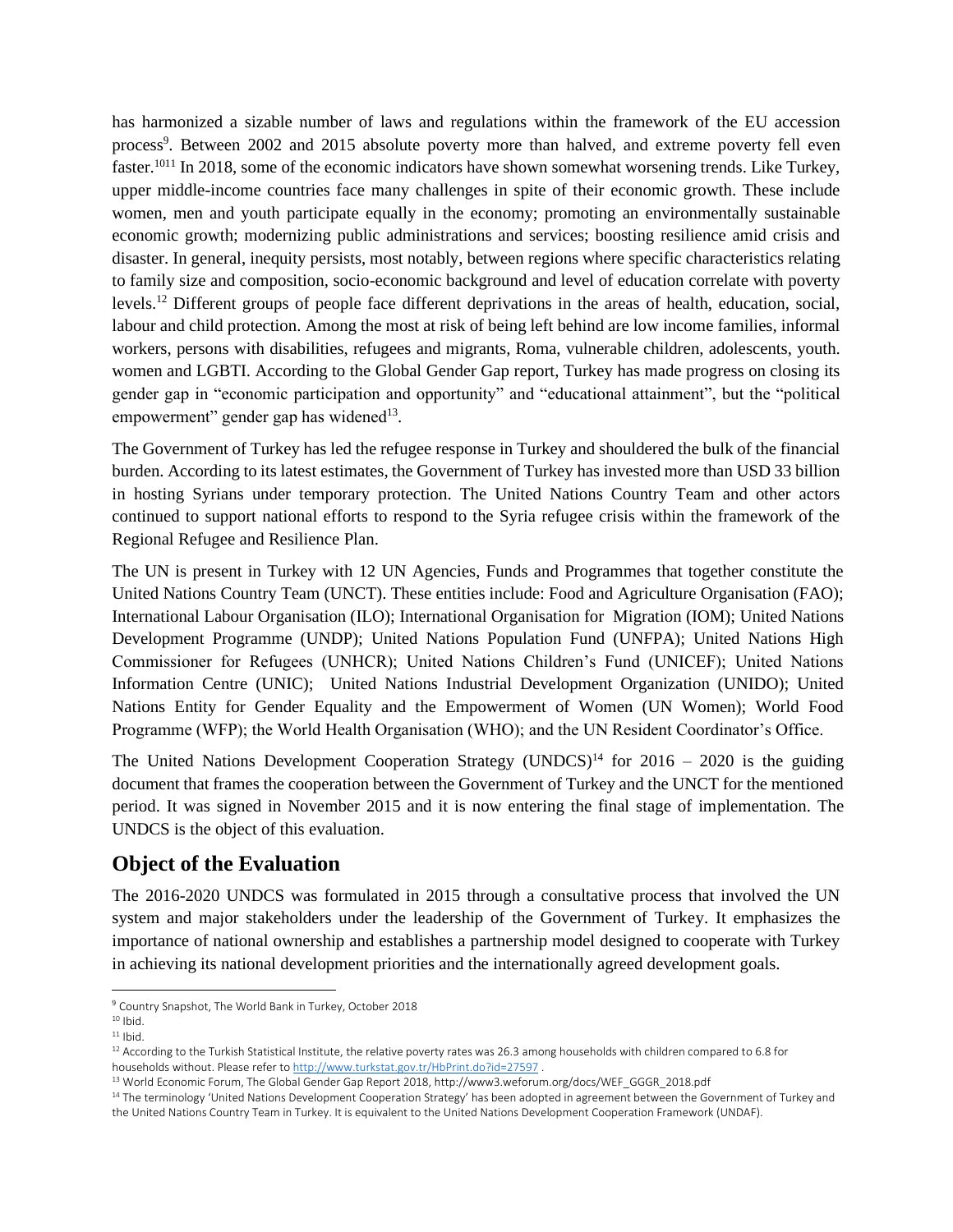The 2016-20 UNDCS takes into account the significant socio-economic progress that Turkey has made as an upper-middle income country (UMIC) with a good level of institutional capacity. In consideration of this, the UNDCS is particularly focused on areas of cooperation that can contribute to reaching the groups of the population that have not yet fully benefitted from the progress made by the country. It is characterized by a gender sensitive and human rights-based approach with a focus on the most vulnerable and on building resilience. Although the UNDCS was formulated before the Agenda 2030 was adopted, this general approach is aligned with the 'Leaving No One Behind' principle of the Sustainable Development Goals (SDGs).

The 2016-2020 UNDCS is a medium to large-size operation, which includes development and humanitarian response aspects. It is composed of four strategic areas of cooperation<sup>15</sup> and eight outcomes summarized as follows:

| <b>Pillars</b>                                           | <b>Outcomes</b>                                                                                                                                                                                                                                                                                                                |  |  |  |
|----------------------------------------------------------|--------------------------------------------------------------------------------------------------------------------------------------------------------------------------------------------------------------------------------------------------------------------------------------------------------------------------------|--|--|--|
| 1) Inclusive<br>Growth and<br>Sustainable<br>Development | Outcome 1.1: By 2020, relevant government institutions operate in an improved legal<br>and policy framework, and institutional capacity and accountability mechanisms<br>assure a more enabling (competitive, inclusive and innovative) environment for<br>sustainable, job-rich growth and development for all women and men. |  |  |  |
|                                                          | Outcome 1.2: By 2020, all underserved population groups have more equitable and<br>improved access to integrated, sustainable and gender sensitive quality services (e.g.<br>health, education, decent employment, and social protection systems)                                                                              |  |  |  |
|                                                          | Outcome 1.3: By 2020, improved implementation of more effective policies and<br>practices for all men and women on sustainable environment, climate change,<br>biodiversity by national, local authorities and stakeholders, including resilience of the<br>system/communities to disasters.                                   |  |  |  |
| 2) Democratic<br>Governance<br>and Human<br>Rights       | Outcome 2.1: By 2020, central and local administrations and other actors more<br>effectively protect and promote human rights, and adopt transparent, accountable,<br>pluralistic and gender sensitive governance systems, with the full participation of civil<br>society, including the most vulnerable.                     |  |  |  |
| 3) Gender and<br>Women's                                 | Outcome 3.1: Improved legislation, policies, implementation and accountability<br>mechanisms to enable equal and effective social, economic and political participation<br>of women and girls by 2020                                                                                                                          |  |  |  |
| Empowerment                                              | Outcome 3.2: Improved legislation, policies, implementation and accountability<br>mechanisms (on prevention and protection) to promote gender equality and reduce all<br>forms of Sexual and Gender Based Violence by 2020.                                                                                                    |  |  |  |
| 4) Migration<br>and<br>International                     | Outcome 4.1 By 2020, Government institutions provide improved and sustainable<br>multi-sectoral services to people under international protection based on the rights and<br>entitlements as stipulated in the Law on Foreigners and International Protection and<br>Temporary Protection Regulation.                          |  |  |  |
| Protection                                               | Outcome 4.2: By 2020, central/local administrations and civil society effectively<br>manage migration with a particular focus on vulnerable migrants and people under<br>international protection.                                                                                                                             |  |  |  |

Under each outcome, the UNCT defines outputs in the Joint Work Plans (JWPs) that are prepared every year by the Results Groups (RGs), that have been established to ensure the effective and coordinated implementation of the UNDCS. Currently, there are 5 RGs:

<sup>15</sup> Please refer to the 2016-2020 UNDCS available here: http://www.un.org.tr/wp-content/uploads/UNDCS-FInal-\_2016\_-1.pdf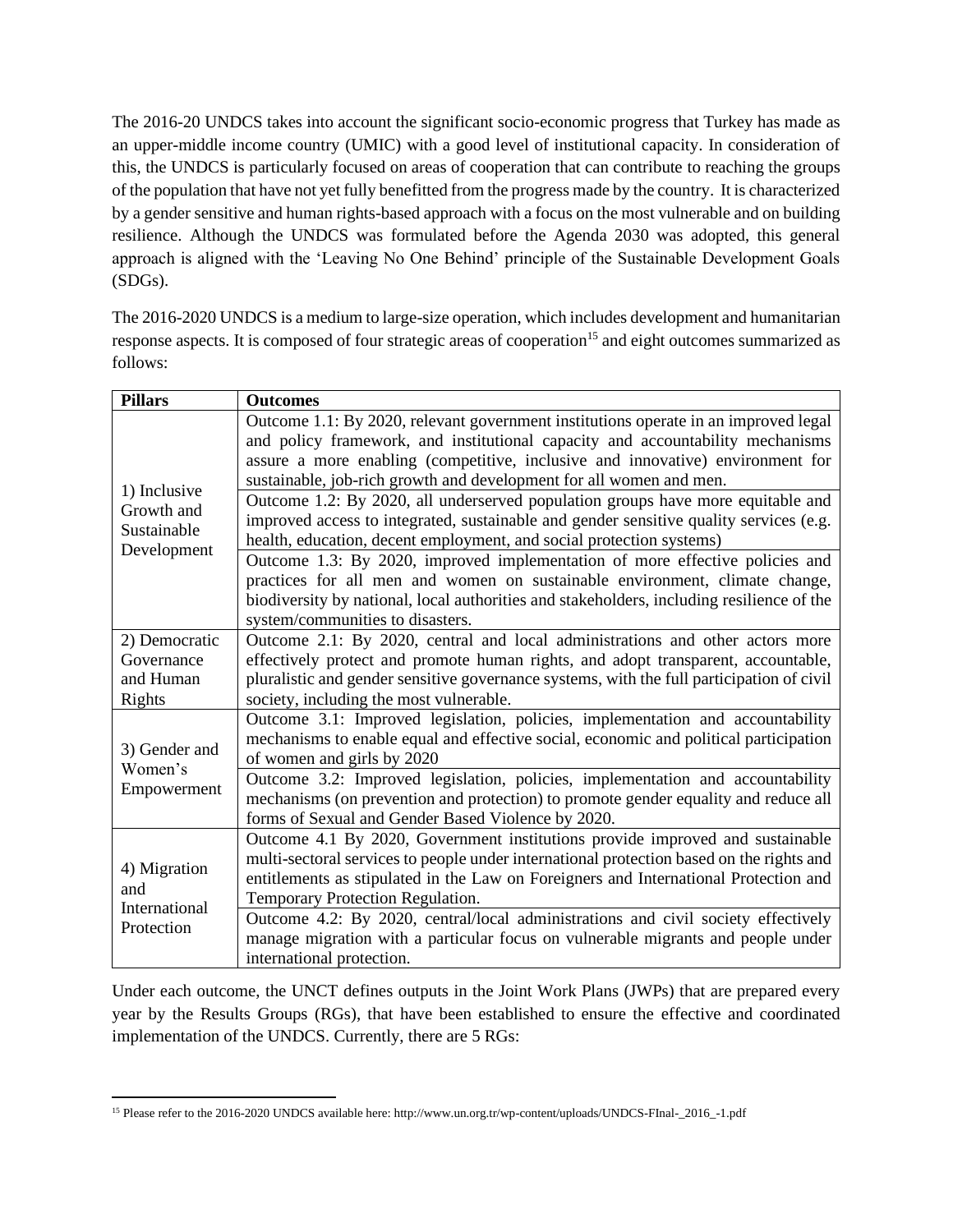- Inclusive Growth and Sustainable Development RG that oversees the implementation of Outcome 1.1 and 1.3;
- Social Inclusion RG that oversees the implementation of Outcome 1.2;
- Democratic Governance and Human Rights RG that oversees the implementation of Outcome 2.1;
- Gender and Women's Empowerment RG oversees the implementation of Outcomes 3.1 and 3.2;
- Migration and International Protection RG oversees the implementation of Outcomes 4.1 and 4.2.

Information on expected results at output level are included in Annex 1.

The UNDCS is aligned with the national priorities defined by the Government of Turkey in the Tenth National Development Plan 2014-18<sup>16</sup>. The UNDCS outcomes contribute to the seventeen Sustainable Development Goals (SDGs) and are connected to the Regional Refugee Response Plan (3RP), the bi-annual response plan that is revised annually for the response to the Syria refugee crisis.

The list of partners involved in the implementaiotn of the UNDCS 2016-2020 will be provided during the inception phase. All partners convene in the UNDCS Joint Steering Committee, co-chaired by the Strategy and Budget Board (SBB) under the Presidency (until July 2018: Ministry of Development) and the UN Resident Coordinator. The SBB coordinates and oversees the development and implementation of the UNDCS from the Government's side. The UNDCS is also implemented in collaboration with a large number of ministries and other government entities and central and local levels. Other partners include nongovernmental organisations (NGOs), community-based organizations (CBOs) and universities.

# **Rationale of the Evaluation**

Given the timing, the evaluation will be both formative and summative. It is intended to serve both an accountability and a learning function.

On one hand, the size of the funding invested by the UN in the implementation of the UNDCS is considerable. For this reason, the evaluation is commissioned to respond to accountability requirements and to provide an in-depth overview based on an independent assessment for the use of different stakeholders.

On the other hand, a forward-looking evaluation is beneficial at this point to take stock and learn from the work done in the first years of implementation of the UNDCS. From this point of view, the evaluation aims to inform the preparation of the next UNDCS.

The evaluation findings will be used by a broad range of stakeholders, including the Government of Turkey, the members of UNCT, partners from the civil society and academia and other development partners, donors, and the international and national community and beneficiaries.

# **Evaluation Objectives**

The objectives of the evaluation are to:

1) Provide an independent assessment of the performance of the UNDCS 2016-2020 in both its development and humanitarian aspects as a package/portfolio. Performance should be assessed based on the evaluation criteria of relevance, effectiveness, efficiency, sustainability, coherence/coordination, as well as based on the application of the UNDAF Programming Principles, including the Human Rights Based

<sup>&</sup>lt;sup>16</sup> [http://www.sbb.gov.tr/wp-content/uploads/2018/11/The\\_Tenth\\_Development\\_Plan\\_2014-2018.pdf](http://www.sbb.gov.tr/wp-content/uploads/2018/11/The_Tenth_Development_Plan_2014-2018.pdf)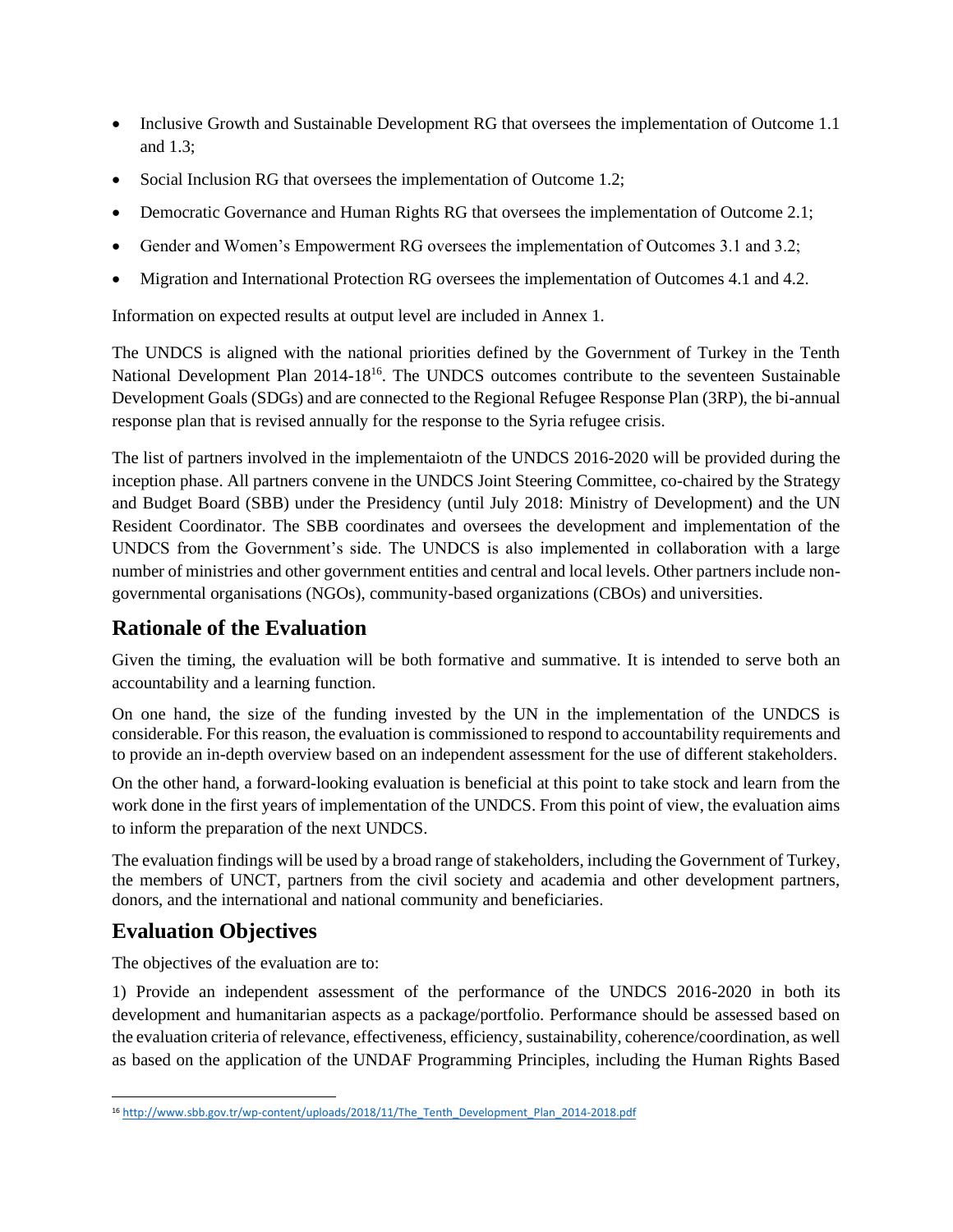Approach (including the principle of universality, linked with the SDG principle of Leaving No One Behind), gender equality, Results Based Management (RBM), capacity development, and environmental sustainability (including addressing climate change).

2) Assess the UN's strategic positioning and use of strategies given the evolving needs of rightsholders, government priorities, and the changing context in the country;

3) Identify good practices and draw lessons and forward-looking recommendations from 1) and 2) above.

# **Evaluation Scope**

The evaluation will cover the totality of the 2016-2020 UNDCS portfolio as described in the Object of the Evaluation (above).

The evaluation will cover approximately three years and a half of UNDCS implementation from January 2016 to the time of the evaluation's field work.

The geographic scope will be national. Different components of the UNDCS have different geographic coverage. During inception phase, detailed information on the geographic scope of the various interventions under the UNDCS will be provided. For sampling purposes, the contractor must consider that the evaluation is at the strategic level and intends to look at the UNDCS as a portfolio of interventions rather than analysing in-depth every single programme component.

## **Evaluation Questions**

The questions that provide direction for this evaluation, align with the previously stated evaluation objectives and the OECD/DAC evaluation criteria of relevance, effectiveness, efficiency, sustainability, and coherence/coordination. The evaluation questions are listed below.

### **Relevance**

- 1. To what extent does the UNDCS contribute to and align with national development priorities (Tenth National Development Plan), the SDGs, and the key Conventions Turkey is signatory of?
- 2. To what extent has a human rights-based, a gender-sensitive approach been applied in the UNDCS design and implementation? To what extent is the 'leaving no one behind' principle relevantly embedded in the UNDCS? Does it take into account the particularities and specific interests of the vulnerable groups?
- 3. To what extent has the UN been able to maintain the relevance of its presence in the country and the relevance of the UNDCS considering the evolving programme environment?
- 4. To what extent was the UNDCS results matrix designed as a results-oriented, coherent, and focused framework that promotes and contributes to integrated approaches? Was it properly operationalized through the output and activity structure?
- 5. Are the UNDCS indicators relevant? To what extent did the design of the UNDCS results framework allow for consistent and comprehensive monitoring and reporting against the stated outcomes?

### **Effectiveness**

- 6. What progress has been made to meet the results defined in the UNDCS at outcome and output level? To what extent do these results contribute to the achievements of the SDGs? To what extent has the UN contributed to the progress (if any) towards planned results?
- 7. To what extent did the UNDCS interventions reach the groups that are left behind or at risk of being left behind in line with the overarching objective of the UNDCS?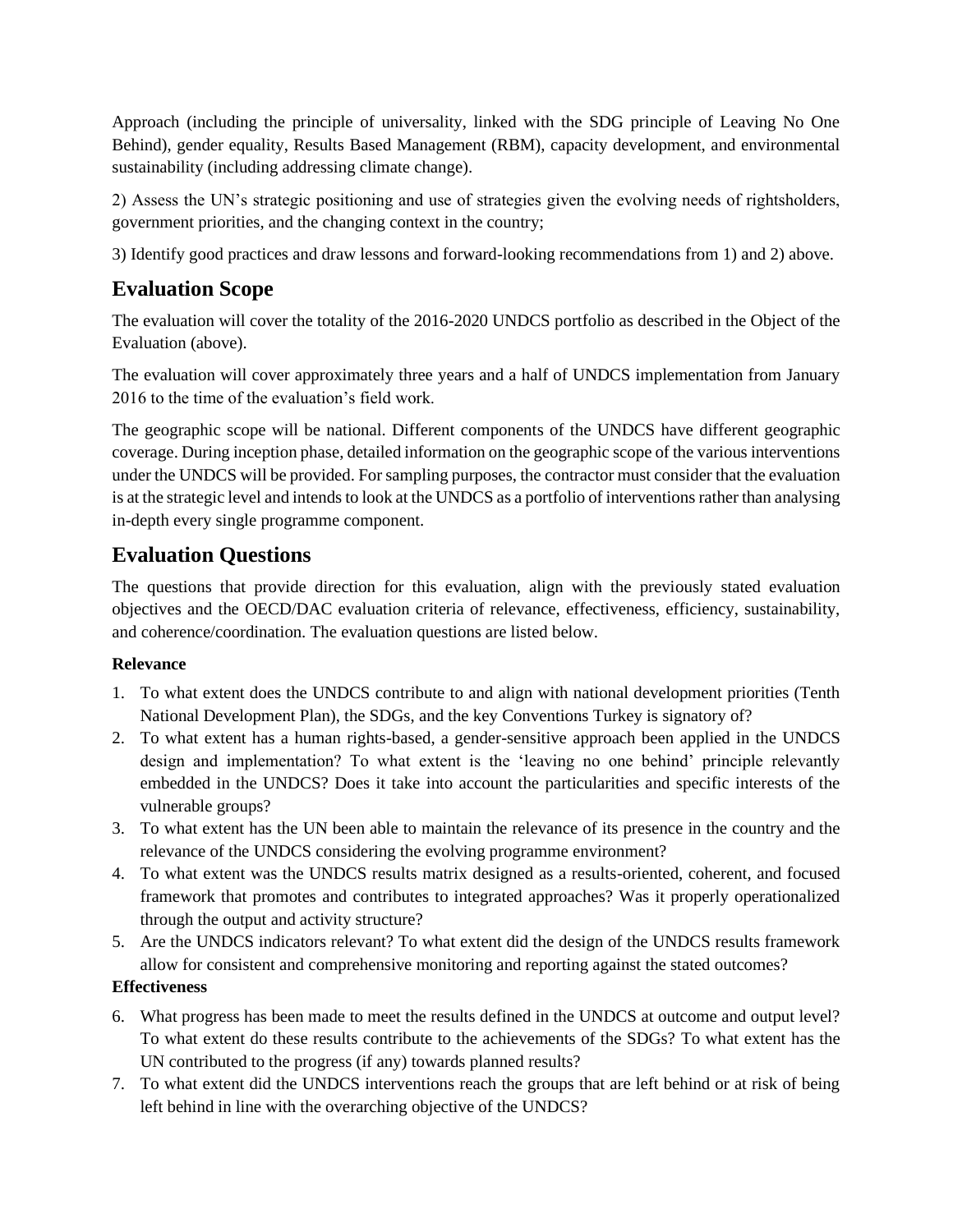- 8. What have been the challenges and opportunities (external or internal) that have hindered or facilitated progress towards the expected results? Which lessons learnt can be drawn?
- 9. Considering the specific context and needs, how effectively has the UN managed to operationalize the humanitarian - development nexus? What are the lessons learnt on this? Are there any lessons learnt in relation to the scope of activities along the continuum humanitarian-development included in the UNDCS?
- 10. To what extent is the UNDCS monitoring system, including monitoring tools, indicators and means of verification, suitable for effectively measuring progress towards the UNDCS Outcomes and Outputs in particular, and the SDGs more broadly?
- 11. To what extent do UN Interagency coordination mechanisms, including Results Groups, Working Groups, Joint Programmes and the RCO contribute to the achievement of UNDCS results? Are they effective to deliver results?
- 12. To what extent have human rights principles and gender equality been effectively streamlined in the implementation of the UNDCS?

#### **Efficiency**

- 13. Has the UNDCS generated timely results through the most efficient use of inputs including financial and human resources and partnerships?
- 14. To what extent are UN interagency coordination and joint programmes contributing to more integrated, joined-up, and efficient implementation of the UNDCS, including reduction of transaction cost?
- 15. How well has the UNDCS implementation been managed by the UNCT? To what extent did planned UN and partner contributions to the UNDCS materialize, and how did the UN ensure effective and efficient implementation in case of shortfalls in financial contributions and resource mobilization?

### **Sustainability**

- 16. To what extent is the UNDCS designed and implemented with a view towards sustainability (institutional, social, financial, etc.) of the interventions? What are evidences that demonstrate improved institutional capacity and performance particularly among national institutions that were supported by and through the UNDCS?
- 17. To what extent are the results achieved with the contribution of the UNDCS likely to last and be sustained? To what extent do national stakeholders demonstrate commitment and ownership over the results?

#### **Coherence/Coordination**

- 18. In the UNDCS design phase and during the period of implementation, to what extent has the UN sought complementarity and synergy with interventions of other stakeholders?
- 19. To what extent have UN inter-agency coordination mechanisms, including joint programmes, contributed to increased UN coherence?

### **UNDAF Programming Principles**.

20. To what extent have the UNDAF programming principles (human rights-based approach, gender equality, environmental sustainability, results-based management, capacity development) been considered and mainstreamed in the UNDCS design and implementation?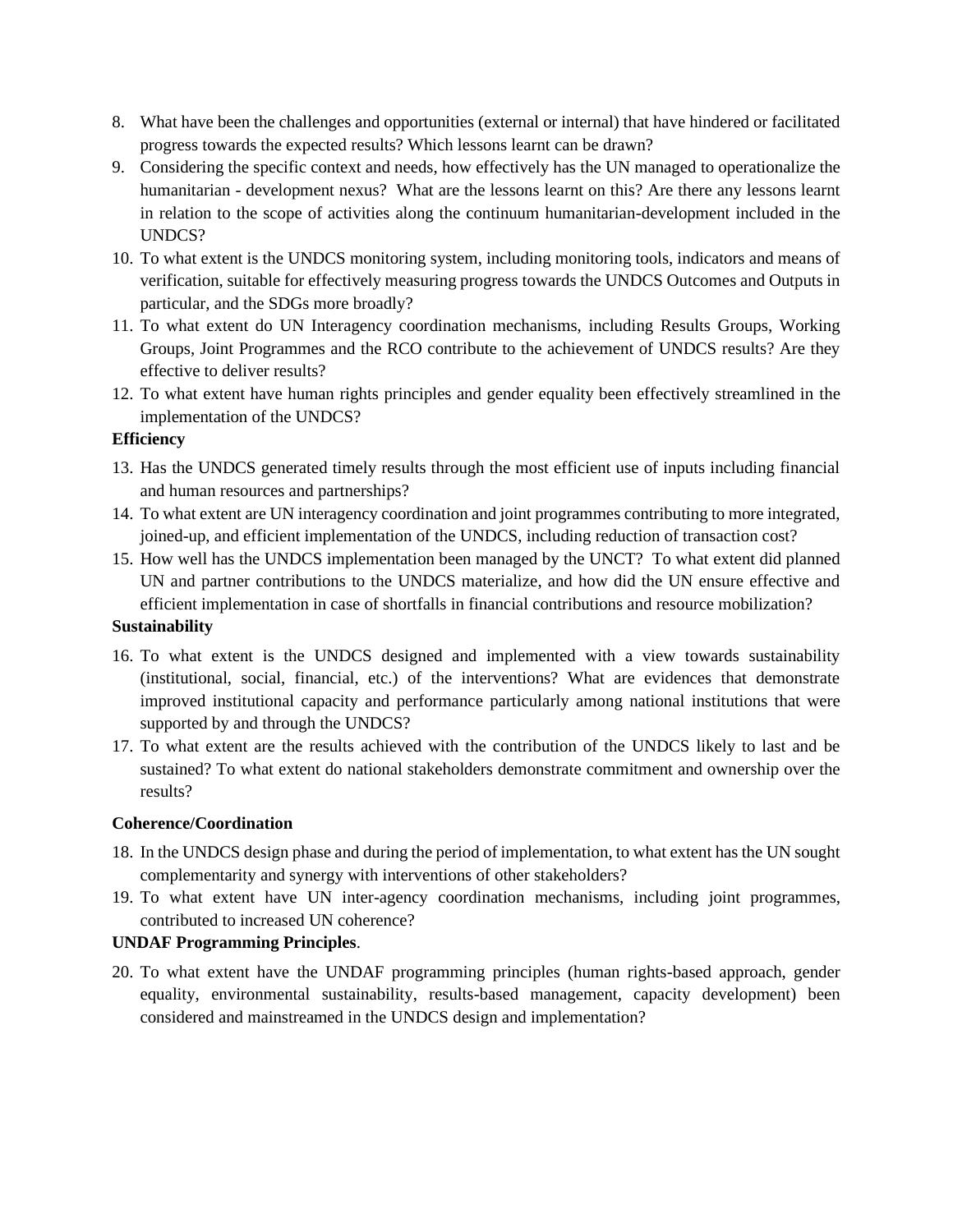## **Methodology**

The evaluation will be guided by the "Norms and Standards" and the "Ethical Guidelines for Evaluation" of the United Nations Evaluation Group (UNEG). It will be based on a non-experimental design, using mixed-methods combining qualitative and quantitative methods and triangulation of data to compile a robust and credible evidence base. Quantitative analysis will be largely based on secondary data and existing documentation, including, but not only, agency's Country Programme Evaluations and thematic/outcome/programme evaluations (a preliminary list of information sources is provided in Annex 2). The UNDCS evaluation is expected to incorporate the findings from these evaluations to the best possible extent, focusing the primary data collection on the resulting gaps. The team will mostly be expected to generate qualitative primary data through Key Informant Interviews (KIIs), that in some cases could take place in small homogeneous groups of informants. However, the UN welcomes the use of alternative data generating approaches that add further value in cases where – during the inception phase – it becomes clear that the use of secondary data and documentation is insufficient to answer the evaluation questions.

Since the evaluation questions are focused on strategic aspects that relate to the UNDCS as a portfolio of interventions and not on single interventions and considering that a number of evaluations and other documentation is going to provide secondary data related to beneficiaries at different levels, the great majority of KIIs is expected to take place with government and non-government actors, a selected number of UN staff and other stakeholders at central level in Ankara. If the need for interviews with stakeholders in other locations will be identified as a priority during inception phase, remote interviews or alternative solutions should be sought. Therefore, in principle the data collection work in the country is expected to take place in Ankara only. The UN estimates that approximately 50 key informant interviews or interviews with small groups of key informants will be required. This number should be considered as indicative only for the sake of the preparation of the proposal during the implementation process. It will have to be revised during the inception phase when a deeper analysis of the available information vis a vis the evaluation questions will be conducted.

## **Evaluability and limitations**

**Overarching nature of the UNDCS evaluation***.* The overall general approach to the evaluation described above implies a synthesis approach largely based on analysis of secondary information, including Country Programme Evaluations and other evaluations conducted by individual UN Agencies. This approach has the advantage to avoid duplications and excessive burden on the key informants. On the other hand, a potential limitation is that it makes the UNDCS evaluation dependent on the quality and timely delivery of the full or preliminary results of the agency evaluations. The evaluation team will be provided with a mapping of the available evaluations as well as with access to the evaluation reports or preliminary findings. The evaluation team will also be put in contact with other evaluation teams as relevant.

**Data availability and reliability.** Due to restrictions in access to and generation of data in the country, data gaps exist especially in relation to the situation of vulnerable groups. This may pose some limitations to the evaluation, especially with regards to the relevance criterion.

Although data to measure achievements against UNDCS outcomes and outputs is somewhat available, it must be mentioned that the choice of the indicators at planning stage has faced limitations, because of the limited measurability. Qualitative indicators under some of the outcomes and outputs may also be difficult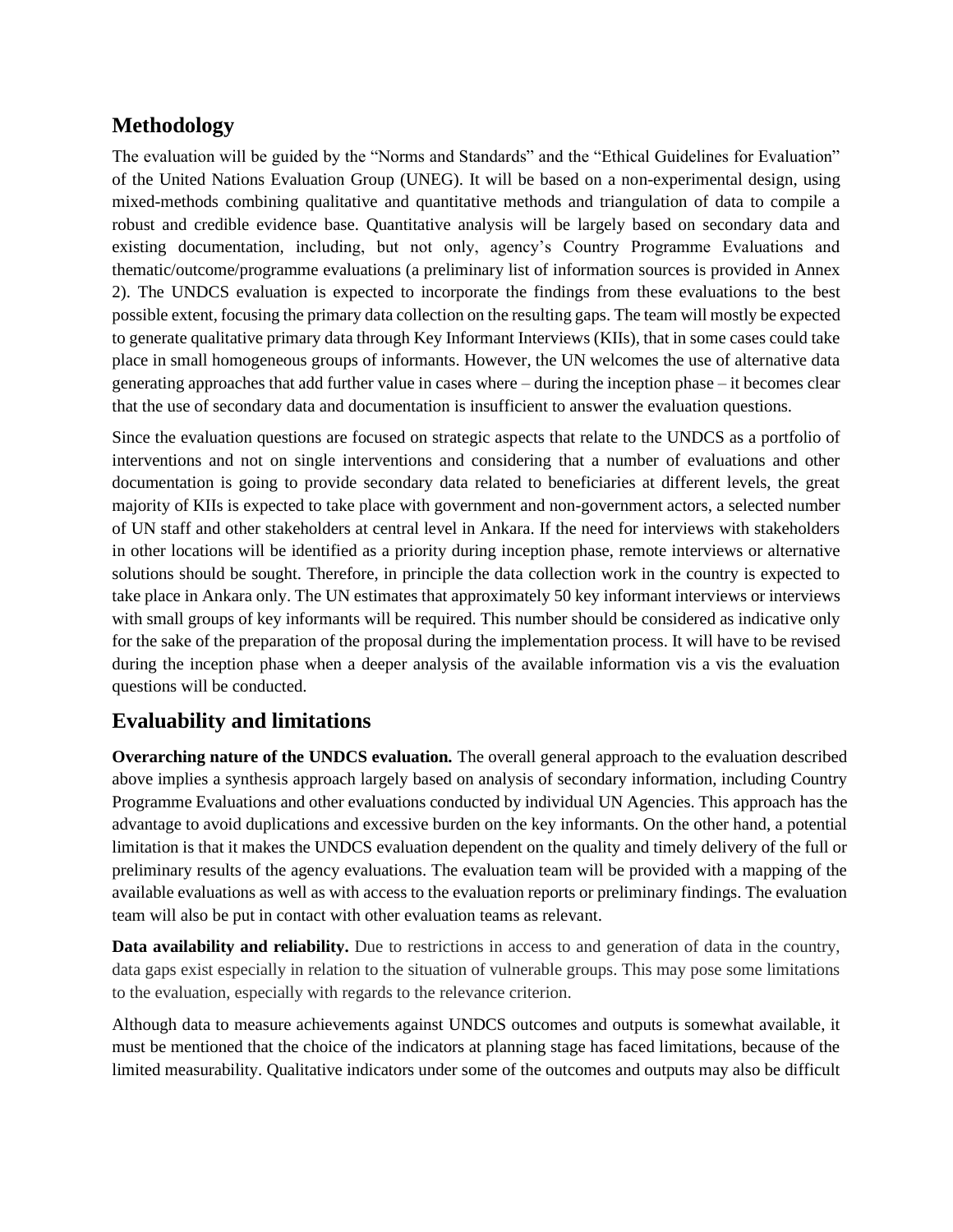to measure due to the fact that they are often not specific, or they lack reference to benchmarks. This will require the evaluation team to fill the gaps during the data collection phase.

Especially in relation to the outputs linked with the humanitarian response, the monitoring system and the quality of the data have evolved and improved progressively. Limitations may still persist particularly for the year 2016 and partly 2017, when the information management systems still required finetuning.

**Evaluative framework**. The main evaluative framework is the UNDCS narrative and its results and resource framework. The Joint Work Plans will also be used to complement this framework. In line with the Standard Operating Procedure in effect in 2016, implementation strategies for the UNDCS are described in further detail in the documentation of individual UN Agencies.

## **Evaluation Process**

**Inception Phase.** The main objective of the inception phase will be to assess the evaluability vis-à-vis the planned evaluation focus as well as to define the details of the methodology, timeline and data collection tools to conduct the evaluation. This phase will include:

- Preliminary desk review of available sources (see Annex 2 for an indicative list of documents). The documentation made available to the evaluation team will include but may not be limited to: UNDCS planning documents, UN agency-specific planning documents linked to the UNDCS; programme monitoring data covering the timeframe of the evaluation; documentation related to the coordination mechanisms for the UNDCS; relevant studies, reports or similar documents related to topics addressed by the UNDCS; policies, strategies and normative guidance that has informed the development of the UNDCS; relevant national policies and strategy documents.
- Discussions with the Evaluation Management Task Force and the Evaluation Management Group (see Evaluation Management, below) to: a) understand the spirit of the evaluation questions and refine them; b) understand relevant contextual factors and finetune the methodology accordingly; c) understand the chronology of external and internal events during the UNDCS period under evaluation and establish an events timeline; d) if necessary, reconstruct and validate the theory of change for the UNDCS.
- Preparation of the inception report. The evaluation team will have to submit an inception report aligned with the UNEG Norms and Standards. The Inception Report will be subject to quality assurance performed by the evaluation manager, a review conducted by UN stakeholders, and an ethical review. The approval of the inception report marks the completion of the inception phase. It must include:
	- Methodology, including: evaluation matrix, data collection tools, identification of key informants;
	- Analysis of risks related to ethical issues and identification of mitigating measures. The inception report must be in line with the UNEG guidelines on ethics in evaluation. The inception report will be submitted for ethical review before proceeding with the next phase. The ethical review will be based on UNICEF's Procedure for Ethical Standards in Research, Evaluation, Data Collection and Analysis (to be shared during inception phase). Work-plan detailing the work schedule;
	- Outline of the final report (see indicative outline below).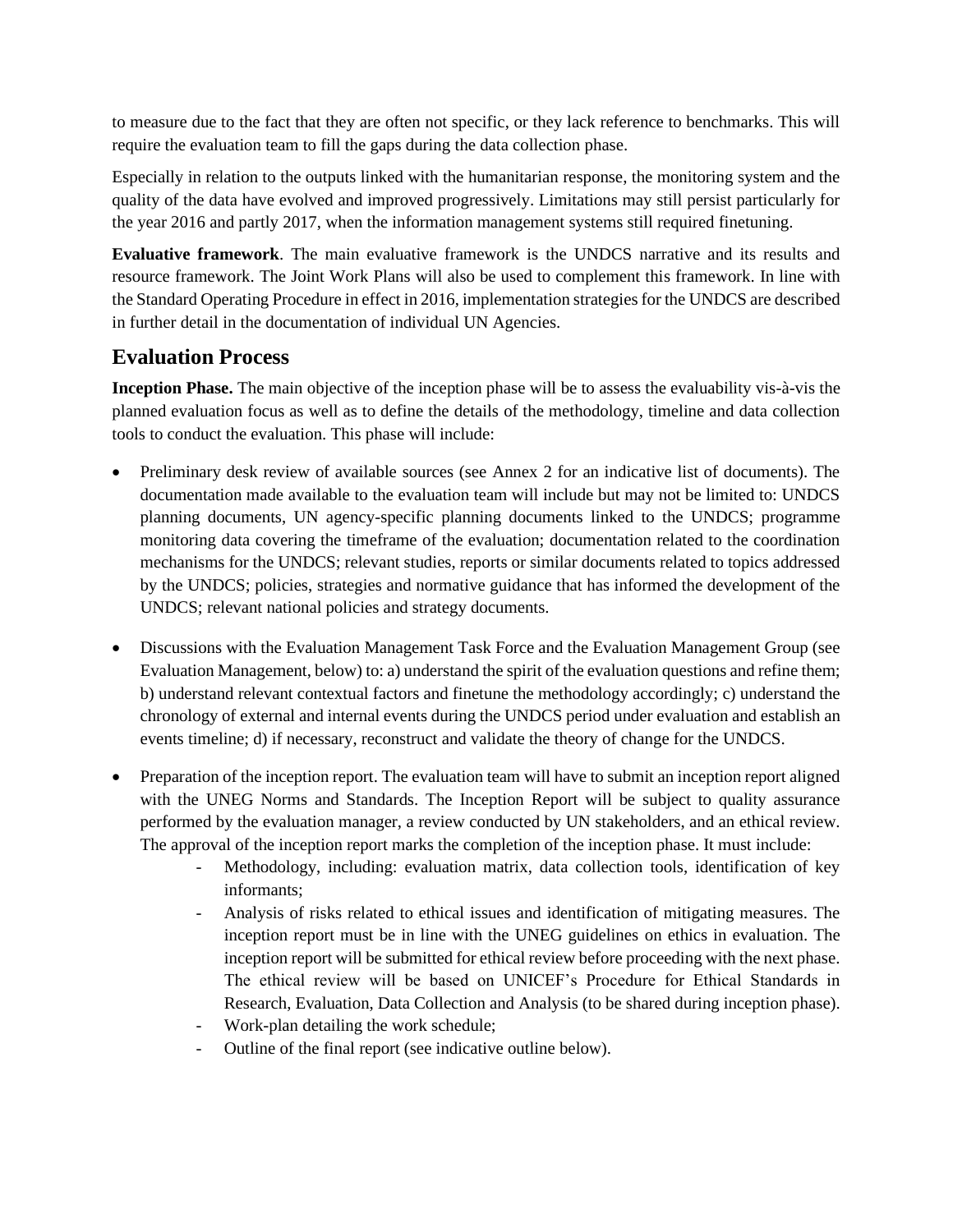**Data Collection Phase**. Following the inception phase, a mission to Turkey by the evaluation team will take place to conduct the qualitative data collection and verify the information available in secondary sources. At the end of the mission, the evaluation team will present its preliminary observations and findings to the Evaluation Reference Group and to other UN staff as relevant.

**Reporting Phase.** The evaluation team will prepare a draft evaluation report that will be subject to a quality assurance process based on UNEG Norms and Standards. The report should be no longer than 40-60 pages excluding annexes and should be in line with the following tentative outline:

- Executive summary
- Introduction
- Description of the evaluation methodology
- Analysis of the context
- Key findings
- Conclusions and practical, actionable recommendations
- Annexes including:
- Evaluation ToR
	- Evaluation matrix
	- Inception report (including gap and stakeholder analysis)
	- List of persons interviewed
	- Summary of field interviews
	- List of documents reviewed
	- Any other relevant material that supports evaluation findings and recommendations.

**Management Response to the Evaluation.** In line with the recently released UN Sustainable Development Cooperation Framework Guidance, following receipt of the final evaluation report, the UNCTwill conduct a management response to the evaluation and determine the actions to be taken to operationalize the evaluation recommendations.

## **Evaluation Process and Deliverables**

The following is a tentative work-plan, based on the assumption that the evaluation will be conducted by a team of three (see the *Evaluation Management* Section). The purpose is to provide indications on the required time allocation. Contractor can propose alternative solutions in terms of team size and time allocation by providing a clear rationale: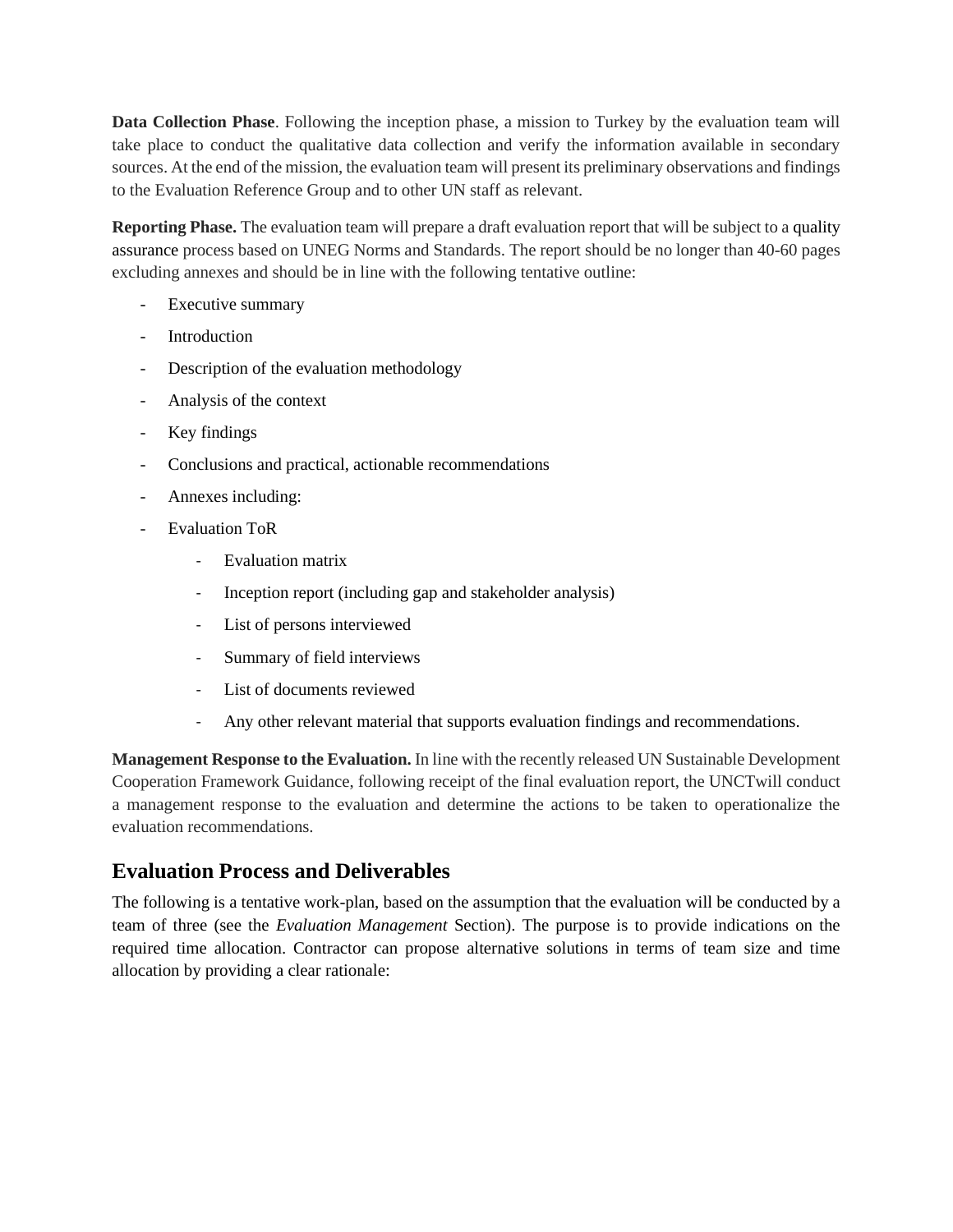| <b>TASKS</b>                 |                                                                                     | <b>DELIVERABLES</b> | <b>LATEST</b><br><b>DUE</b><br><b>DATE</b> | <b>PERSO</b><br><b>NDAYS</b> | <b>PAYMENT</b><br><b>SCHEDULE</b> |  |  |
|------------------------------|-------------------------------------------------------------------------------------|---------------------|--------------------------------------------|------------------------------|-----------------------------------|--|--|
| <b>INCEPTION PHASE</b>       |                                                                                     |                     |                                            |                              |                                   |  |  |
| $\mathbf{1}$                 | Briefing with the Evaluation<br>Management Group (remotely)                         |                     |                                            | 2 days                       |                                   |  |  |
| $\overline{2}$               | Preliminary desk-review                                                             |                     |                                            | 3 days                       |                                   |  |  |
| $\overline{3}$               | Preparation of methodology, evaluation<br>matrix, data collection tools             | Inception           | 31 January<br>2020                         | 6 days                       |                                   |  |  |
| $\overline{4}$               | Translation, pre-testing and adjustment of<br>data collection tools (all languages) | report              |                                            | 2 days                       | 30%                               |  |  |
| 5                            | Preparation of draft Inception Report                                               | Data collection     |                                            | 2 days                       |                                   |  |  |
| 6                            | Presentation to the Evaluation<br>Management Group (remotely)                       | tools               |                                            | 1 day                        |                                   |  |  |
| $\overline{7}$               | Preparation of final Inception Report<br>(incorporation of feedback)                |                     |                                            | 2 days                       |                                   |  |  |
| <b>DATA COLLECTION PHASE</b> |                                                                                     |                     |                                            |                              |                                   |  |  |
| 8                            | In-depth desk review and secondary<br>data analysis (partially in-country)          | KII records         | February                                   | 9 days                       |                                   |  |  |
| 9                            | Data Collection (in-country)                                                        |                     | 2020                                       | 15 days*                     | 30%                               |  |  |
| 10                           | Presentation of preliminary findings                                                | Presentation        | $1st$ week of<br>March                     | 1 day                        |                                   |  |  |
|                              | <b>ANALYSIS AND REPORT WRITING PHASE</b>                                            |                     |                                            |                              |                                   |  |  |
| 11                           | Analysis                                                                            |                     | <b>Mid April</b>                           | 15 days                      |                                   |  |  |
| 12                           | Preparation of draft evaluation report                                              | Draft report        | 2020                                       | 10 days                      |                                   |  |  |
| 13                           | Presentation to ERSC                                                                | Presentation        | Mid of<br>May                              | 2 days                       | 40%                               |  |  |
| 14                           | Preparation of final evaluation report                                              | Final report        | End of May                                 | 8 days                       |                                   |  |  |

**\*The in-country data collection period is thought to be 3 calendar weeks or 15 working days. The number of days for each expert involved in the data collection should be clearly mentioned in the financial proposal. While for the remaining activities in the above timeline, working days are considered as person/days.**

## **Team Composition and Qualifications**

The following was a proposition for the team composition that should be considered as indicative for the purposes of the bidding process. The contractor can propose alternative solutions, as long as all the qualifications and TOR requirements are met. A rationale for a different team composition should be provided in the technical proposal that the contractor will submit.

**Team Leader**. The team leader will be an international consultant (non Turkish national) and will be responsible for the overall delivery of the evaluation and the management of the evaluation team. S/he will have primary responsibility for designing the methodology, preparing the inception report as well as the draft and final evaluation reports in line with this ToR. This person should have at least 10 years of proven experience in leading development and humanitarian evaluations. Having conducted evaluations positively rated against the UNEG Standards by one of the adhering UN Agencies will be considered and asset. The Team Leader should, furthermore, have a strong development background with a solid understanding of the humanitarian aspects and of the humanitarian-development nexus. It is also a requirement that the Team Leader has expertise in UN strategic planning processes, including familiarity with key concepts/approaches such as RBM, HRBA, and gender equality. S/he should have an in-depth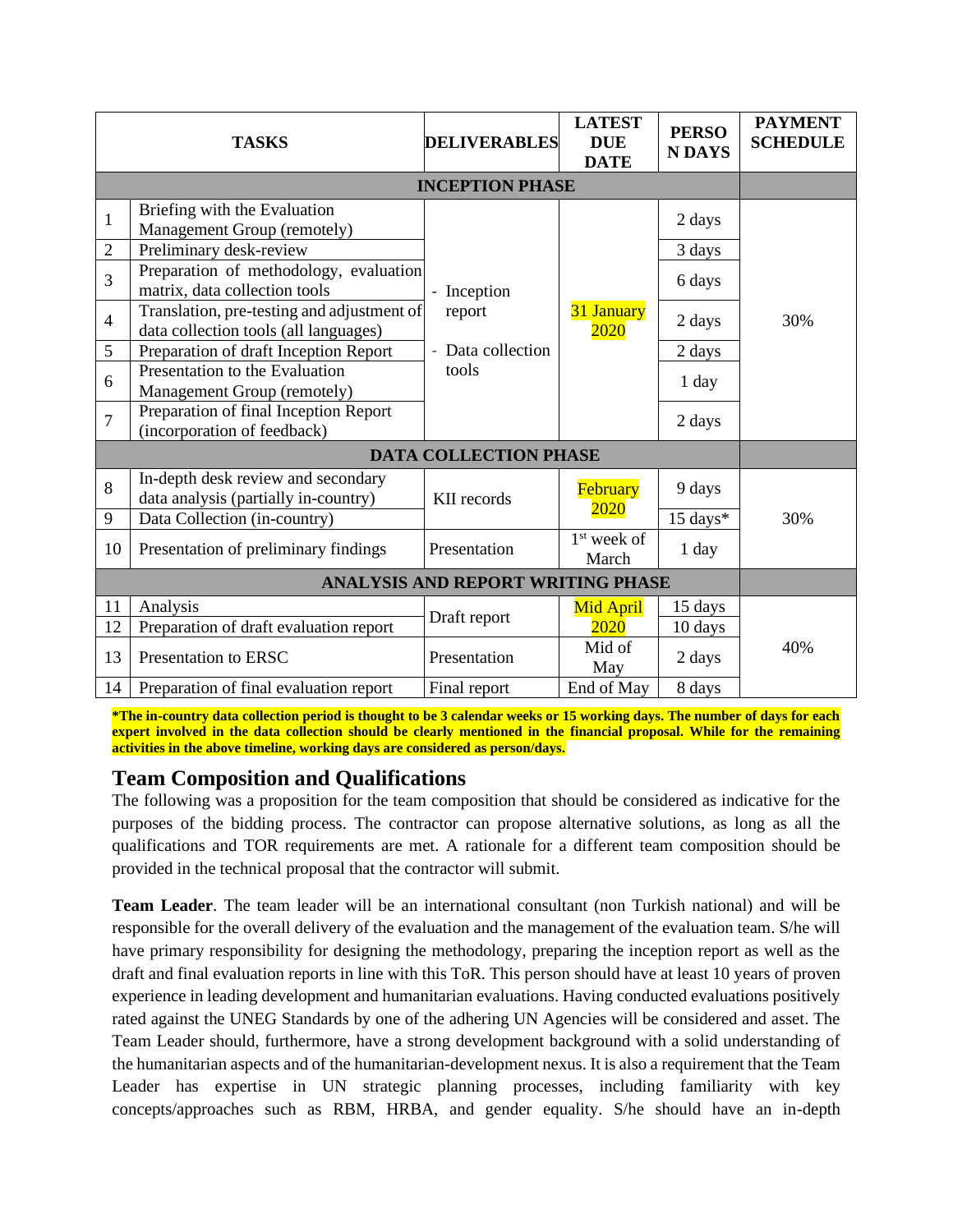understanding of the various strategies used by the UN in both development and humanitarian contexts and should have previous evaluation experience in an upper middle-income country. Exposure to the Turkey context and the Syria refugee crisis is going to be considered an asset.

**Two Team Member(s).** The two team members will contribute to the design of the evaluation methodology, to the preparation of the inception report as well as of the draft and final evaluation reports. They will largely contribute to the data collection and analysis phase. At least one of the team members should:

- Be a Turkish national and bring in the required insight from the perspective of Turkey's context (especially the socio-political and institutional context) and have knowledge of UN's mandate and experience of partnering with the Government of Turkey.
- Have proven experience in the development field in Turkey, while familiarity with the response to the Syria refugee crisis in Turkey is considered an asset.
- Be responsible for the translation of the data collection tools and during interviews conducted in Turkish.
- Have proven experience in planning, monitoring and evaluation processes based on RBM, HRBA and gender mainstreaming.
- Have at least 10 years' experience in the research field, especially qualitative data collection and analysis.
- Have at least 5 years' experience in analysing quantitative data.
- Have at least 5 years' experience in conducting evaluations. Having conducted evaluations with UN agencies adhering to the UN Evaluation Group is an asset.

## **Evaluation management**

As per UNEG norms and standards, UNDAF evaluations should be participatory and involve all key stakeholders in order to bolster ownership over the evaluation findings. In line with these standards, the evaluation will involve the following groups of stakeholders:

The **Evaluation Steering Committee (ESC)** will oversee the evaluation process and function as the decision-making organ for the UNDCS evaluation. The ESC approves the key evaluation deliverables, especially the final evaluation report and is responsible for the management response to the evaluation. It is composed by the UNCT and the Strategy and Budget Board under the Presidency.

The **Evaluation Management Group (EMG)** will provide strategic, methodological and substantive advice into the evaluation process as well as a peer review for the key outputs including the main report. It is composed by the members of the Monitoring for Strategic Results Working Group of the UNCT. The choice of the MfSR WG as EMG will allow to comply with UNEG standard 3: "Those responsible for the design, conduct and management of evaluation are required to have core competencies related to: knowledge of the United Nations System; knowledge of United Nations principles, values, goals and approaches, including human rights, gender equality, cultural values, the Sustainable Development Goals and results-based management".

**Evaluation Management Task Force (EMTF)**: The EMTF will assume the day-to-day responsibilities for managing the evaluation process and serve as the focal point for ensuring the evaluation runs smoothly. The EMTF will be composed by a selected number (max 3 or 4) members of the Monitoring for Strategic Results (MfSR) WG. At a minimum, the EMTF will include: